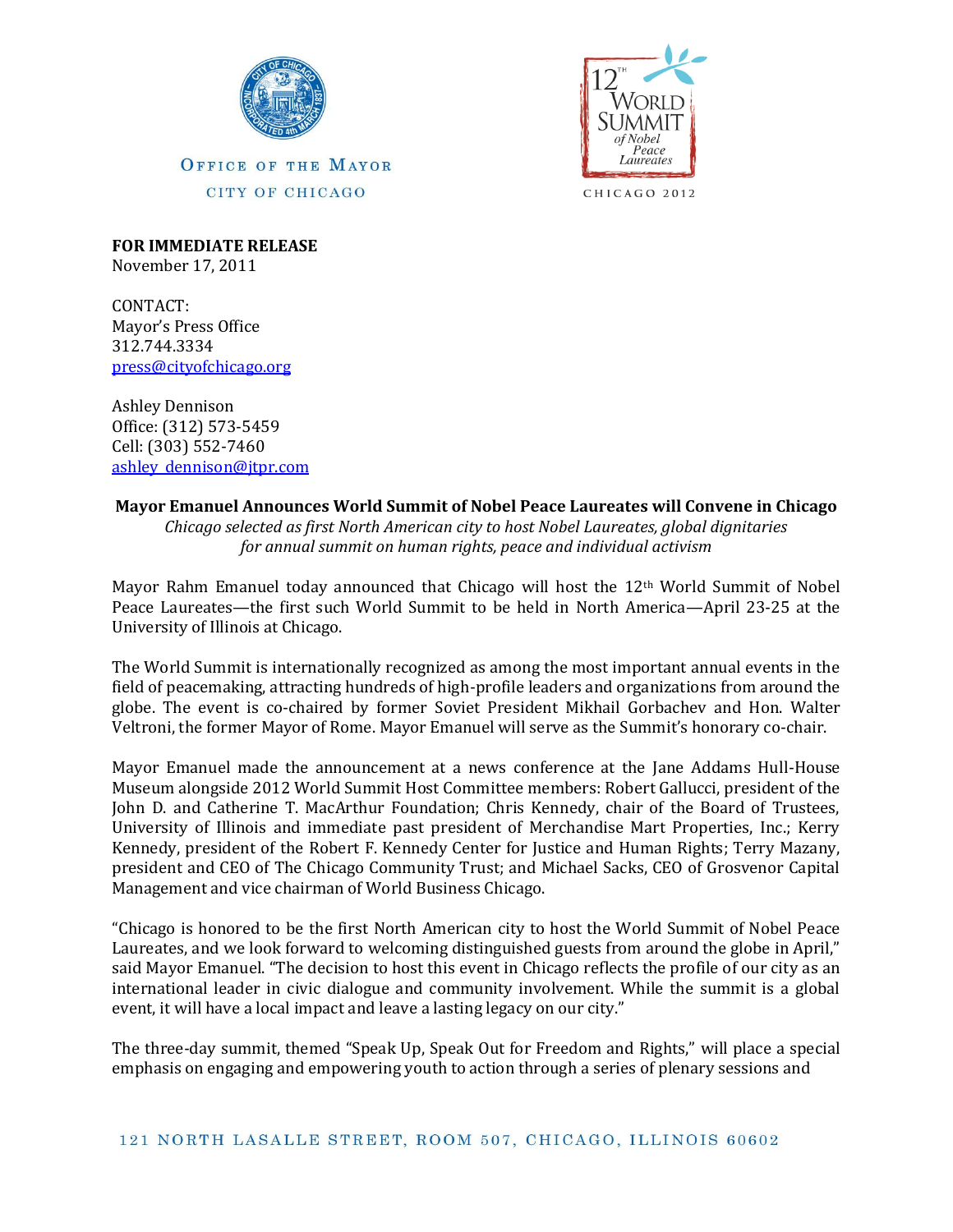



breakout discussions. Summit organizers are also partnering with the Chicago Public Schools and the Robert F. Kennedy Center for Justice and Human Rights to connect Nobel Laureates in sharing their powerful stories directly with Chicago students in the classroom.

"Human rights defenders, exemplified by Nobel Peace Prize winners, are the basis of our 'Speak Truth to Power' program, a global initiative that educates students about courageous people who have demonstrated that each individual has the capacity to create change," Kerry Kennedy said. "Through their stories, students learn to self-identify as human rights defenders who, when faced with injustice and inequality, speak up and speak out."

The "Speak Truth to Power" human rights curriculum includes teacher-developed lessons and is currently taught in Chicago high schools. Each student is given a toolkit to help them express themselves and take action regarding issues such as domestic violence and human trafficking, empowering them to enact change in their classroom, community, country and world.

One key panel discussion that will take place during the 2012 World Summit is "Investing in Peace," a key theme of the Robert F. Kennedy Compass Program. The RFK Compass Program helps global fiduciaries exercise their influence on important issues like human rights, the environment and good governance. As globalization spreads, socially responsible corporate behavior is increasingly relevant to discussions of peace and stability, added Kennedy.

National and regional executives of endowments, foundations, public pension, union and corporate funds will convene for a separate RFK Compass Program conference that will coincide with the 2012 World Summit of Nobel Peace Laureates.

Chicago was selected as the first North American city to host the World Summit due to its rich heritage and international profile. Numerous Nobel Peace Prize winners have hailed from Chicago, among them U.S. President Barack Obama. In 1931, Illinois native Jane Addams became the first American woman to be awarded the Nobel Peace Prize for her international peace efforts and work on behalf of Chicago's marginalized immigrant communities.

Today, the City of Chicago is both a recognized center of community and civic engagement, and an active player in international affairs. In May 2012, shortly after the conclusion of the 2012 World Summit, Chicago will host the international G-8 and NATO Summits.

"This is a tremendous opportunity to showcase Chicago," said Sacks. "We look forward to hosting this important delegation and showing them what we all know – Chicago is a world-class global city."

The first World Summit of Nobel Peace Laureates was held in 1999 at the suggestion of the Gorbachev Foundation, and the summit has grown over the years, gaining in credibility and importance as it promotes international initiatives and campaigns to foster peace. Each summit's location is chosen for its unique relationship to the theme of that year. Previous summits include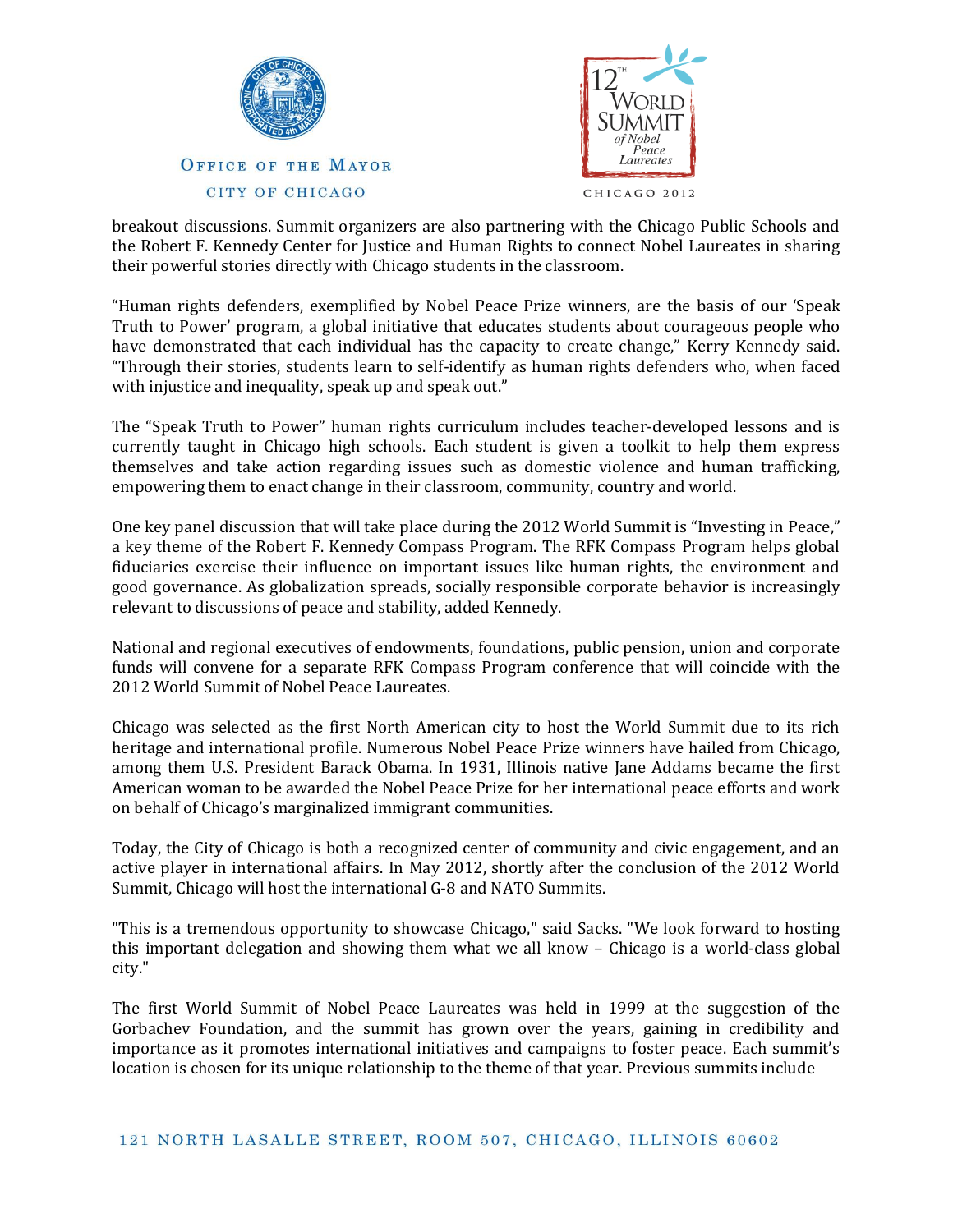



the 2010 Summit on global nuclear disarmament, held in Hiroshima, and the 2009 Summit celebrating the end of the Cold War and reunification of East and West, held in Berlin.

"The MacArthur Foundation knows that individuals with vision, motivation, and creativity can change the world – as the Nobel Peace Prize winners have done," said Gallucci. "We look forward to hosting the Nobel Laureates in Chicago, hearing their ideas for the future, and joining with them in a hopeful conversation."

Previous World Summits have attracted a diverse and impressive range of participants and honorees, including Nobel Peace Laureates such as Mikhail Gorbachev, the Dalai Lama, F.W. de Klerk and Lech Walesa; leaders of Nobel Peace Prize-winning organizations such as Jayantha Dhanapala, President of Pugwash Conferences on Science and World Affairs and Jody Williams, founding coordinator of the International Campaign to Ban Landmines; and personalities in media and entertainment such as Tom Brokaw, George Clooney, Don Cheadle, Bono and Annie Lennox.

"For more than a decade, the World Summits have addressed topics of fundamental importance for building a world of peace," said former South African President and Nobel Peace Laureate Frederik Willem de Klerk by video message. "I look forward to joining my fellow Nobel Laureates and the citizens of Chicago in a rich and meaningful dialogue about human rights and youth activism at the World Summit this spring."

Additionally, one local nonprofit with a focus on community organizing will receive an award at the 2012 World Summit for their dedication and devotion to making a difference in improving the human condition. Other awards will also be presented to chosen high-profile activists from around the globe.

The Permanent Secretariat of the World Summit of Nobel Peace Laureates, a non-profit organization based in Rome, coordinates the activities of Nobel Laureates and organizes the World Summit annually. To plan and organize the 2012 World Summit in Chicago, the Permanent Secretariat is collaborating with The Chicago Community Trust, a non-profit community foundation that seeks to continue Chicago's tradition of philanthropy and improve the quality of life for all local residents.

The Chicago Community Trust is also a sponsor of the 2012 World Summit, along with fellow sponsors the John D. and Catherine T. MacArthur Foundation, BMO Harris Bank, Wendy and Jim Abrams, and in-kind donors Chrysler and JW Marriott.

"The Chicago Community Trust is proud to support the city and to collaborate with the Permanent Secretariat to organize the 2012 World Summit of Nobel Peace Laureates in Chicago," said Mazany. "This Summit will bring together global dignitaries, civic leaders, national organizations, local citizens and students for a substantive event focused on human rights and peace."